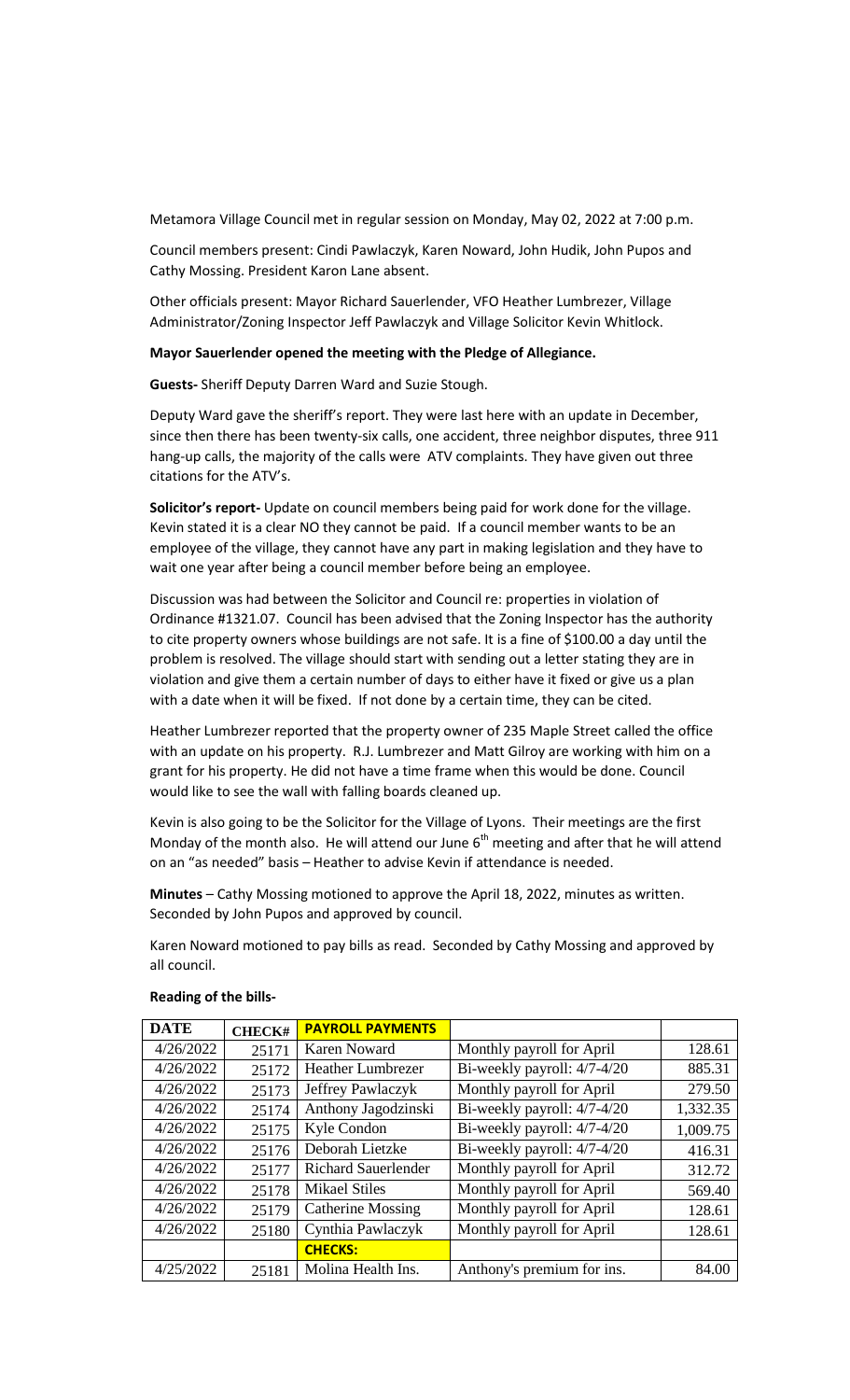| 4/25/2022 | 25182 | Molina Health Ins.         | Village premium portion of ins. | 252.73   |
|-----------|-------|----------------------------|---------------------------------|----------|
| 4/27/2022 | 25183 | <b>Advanced Sanitation</b> | trash pick-up                   | 60.00    |
| 4/27/2022 | 25184 | DM Designs Ink             | employee shirts/uniforms        | 328.00   |
| 4/27/2022 | 25185 | <b>Habitec Security</b>    | security monitoring             | 133.35   |
| 4/27/2022 | 25186 | Toledo Edison              | electricity                     | 1,399.25 |
| 4/28/2022 | 25187 | Kenn-Feld Group            | weedwhacker part                | 52.99    |
| 4/28/2022 | 25188 | Spectrum Enterprise        | phones, internet & fax          | 174.96   |
| 4/29/2022 | 25189 | <b>NOW Control</b>         | mosquito spraying for May       | 165.72   |
|           |       |                            | <b>GRAND TOTAL</b>              | 7,842.17 |

**Old Business** - Cathy Mossing has been working on a new employee reference manual. Some updates include: time sheets to reflect "call in" time, employee cell phone is for the street supervisor, and the job description for the zoning inspector needs to be changed from "submit to Planning Commission when a permit is denied" to "submit to Zoning Appeals Board when denied". Karen Noward motioned to approve the changes to The Village of Metamora's Employee Reference Manual. Seconded by John Pupos and approved by council.

There is a new hole in the parking lot at the shop on Mill St. Pupos asked Anthony to call Jim Bernath for a quote. He would also like a quote for seal coating the walking path and some repairs to Memorial Drive.

**New Business** – Discussion took place about items relating to the park. Council said we do not need to rent dumpsters for the Party in the Park. The ballfield lights are all working. The lights in the bathroom are turned on in the morning and are on all day. Heather suggested to get a motion sensor for the lights, council agreed to hire Sam Borck to install them. Cathy Mossing gave a list of items in the park kitchen: food containers, molasses and plastic silverware. She suggested giving it to Matt Vaculik since he provides everything for the chicken dinners. Also an amount was determined for future leases/rentals for the park.

Maintenance to clean up and try to locate where the keys belong to the buildings, filing cabinets, etc. This is a priority. Once organized and all keys gone thru - master copies should be kept in the village office. Key box to be purchased and all keys labeled.

The base of the ticket booth is starting to rot away. Will have the maintenance employee's repair.

**Fiscal Officer's Report** – Contacted Rod Creager at the County Engineer's office again about cleaning the brush out of 10-mile creek, he still has not responded. It was suggested to contact someone higher up to see when this will get done.

We received \$600.00 in donations for the Easter egg hunt, the village budgeted \$500.00 for this event for 2022 of the village's money. Total spent for this event was \$751.00. Council approved to use some of the leftover money we budgeted to buy items on clearance for next year's event.

It was suggested to change the chicken barbeque from August 13th to August  $6^{th}$ . The band and choir were contacted to perform, waiting to hear back. We will have the memorial wall dedication that same day, so it was suggested to serve dinners in the park and chicken halves at T-mart parking lot. A decision has not been made; it will be discussed at the next meeting.

The EYA games start May 9th and go to July  $1<sup>st</sup>$ . There are 5 late games that will need the lights on. The EYA would like to use the concession stand to serve pre-packaged items. Still waiting to be directly contacted on when this will begin. Discussion took place about who will lock up after the games. Some council members volunteered to share in the responsibility of locking up to relieve employee Kyle Condon on some nights.